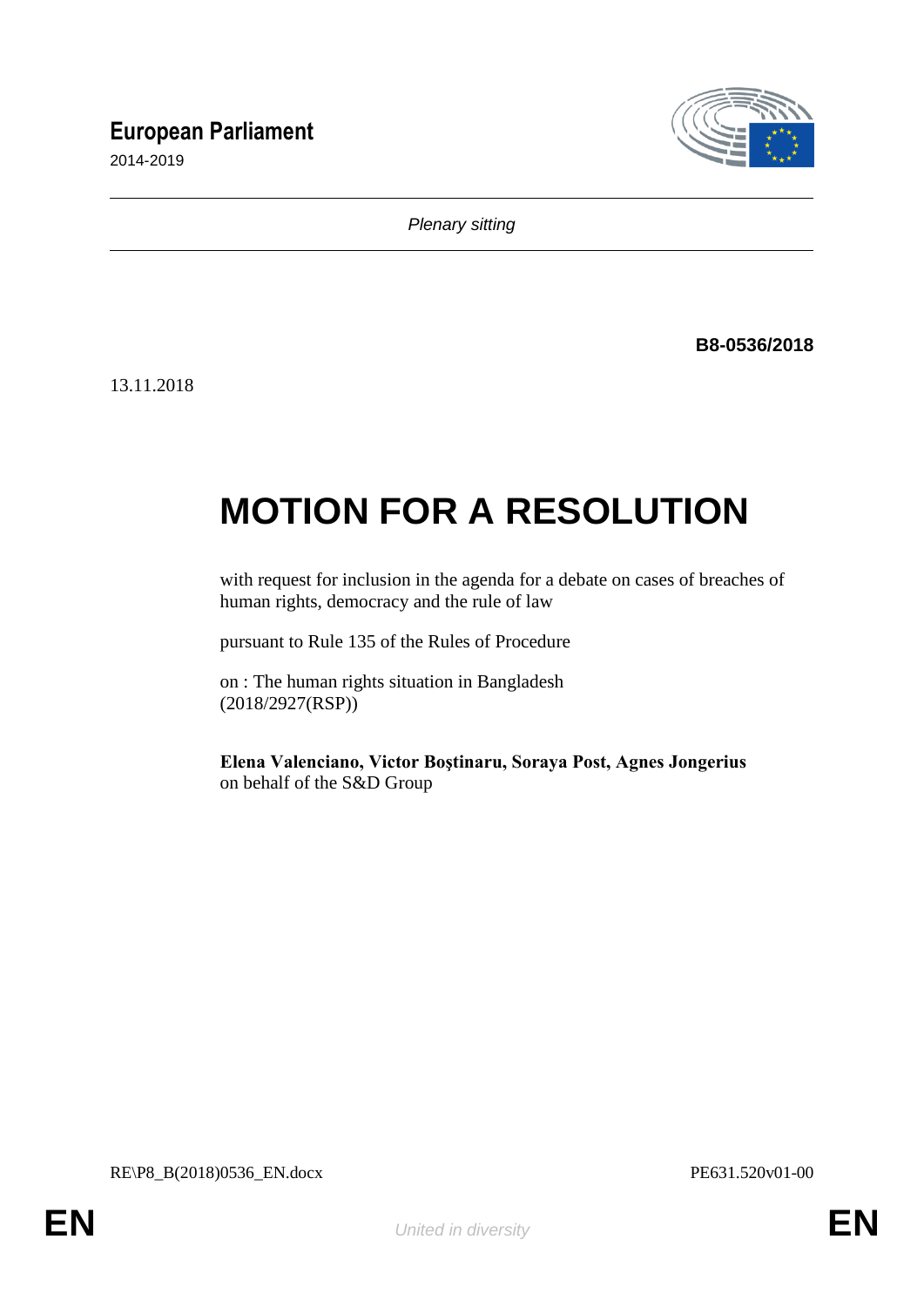#### **B8-0536/2018**

## **European Parliament resolution on : The human rights situation in Bangladesh (2018/2927(RSP))**

### *The European Parliament*,

- having regard to its previous resolution on Bangladesh of 6 April 2017 and 26 November 2015,
- having regard to its resolution of 14 June 2017 on the state of play of the implementation of the Sustainability Compact, and having regard to the technical status report of September 2018;
- having regard to its resolution of 27 April 2017 on the EU flagship initiative on the garment sector,
- having regard to the Cooperation Agreement between the European Community and the People's Republic of Bangladesh on Partnership and Development of 2001,
- having regard to the International Labour Organisation Convention on Freedom of Association and Protection of the Right to Organise,
- having regard to the Sustainability Compact for Continuous Improvements in Labour Rights and Factory Safety in the Ready-Made Garment and Knitwear Industry in Bangladesh,
- having regard to the Bangladesh Accord on Fire and Building Safety of 2013, and its renewal in 2018;
- having regard to the joint local statement on the Bangladesh Digital Security Act by the Heads of Mission of the EU Member States, the European Union Delegation and the Heads of Mission of Norway and Switzerland of 27 September 2018,
- having regard to the National Report of 26 February 2018 submitted to the United Nations Human Rights Council Universal Periodic Review of Bangladesh,
- having regard to the UN Guiding Principles on Business and Human Rights, endorsed by the UN Human Rights Council in June 2011,
- having regard to the Universal Declaration of Human Rights of 1948,
- having regard to the International Covenant on Civil and Political Rights of 1966,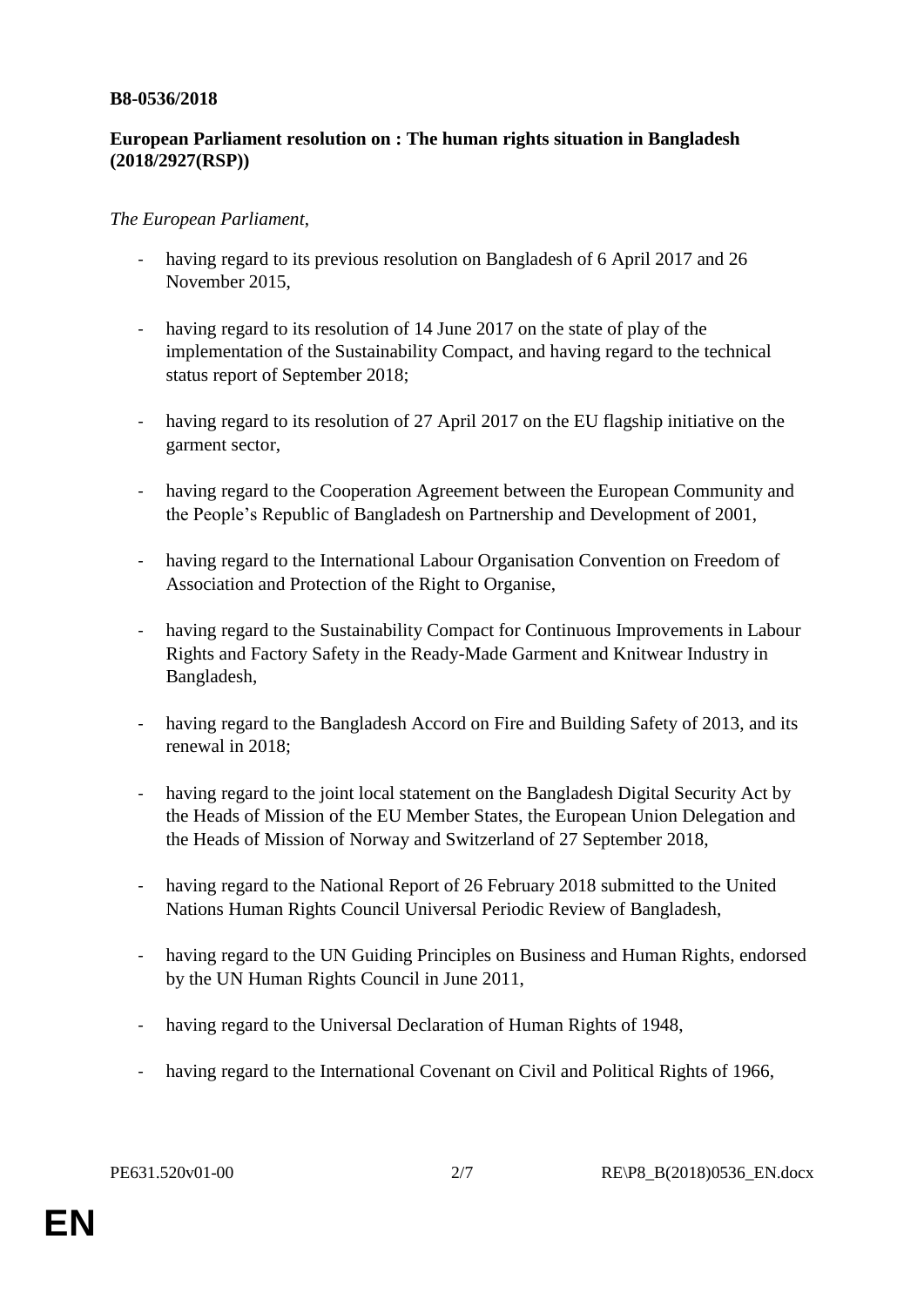- having regard to the United Nations Sustainable Development Goals,
- having regard to the UN Convention on the Rights of the Child,
- having regard to the Bangladesh National Action Plan to Eliminate Child Marriage 2015-2021,
- having regard to the Bangladesh Digital Security Act of 2018,
- having regard to the Bangladesh Information and Communication Technology Act, notably Section 57,
- having regard to the EU Guidelines on freedom of expression online and offline of 12 May 2014,
- having regard to Rule 135(5) and 123(4) of its Rules of Procedure,
- A. whereas relations between the EU and the People's Republic of Bangladesh are governed by the Cooperation Agreement on Partnership and Development; whereas respect for human rights, the rule of law and democratic principles underpin this relationship;
- B. whereas UN human rights experts and international human rights groups have reported a discernible pattern of extra-judicial executions, mass arbitrary arrests and enforced disappearances that has targeted journalists, students, human rights defenders and members of the political opposition;
- C. whereas a series of public protests took place in Bangladesh in July and August 2018 following a bus crash in which 2 students were killed; whereas journalists and media workers were subject to attack, injury and arrest while covering the road safety protests; whereas journalist Shahidul Alam posted a video of the rally on Facebook and participated in an interview with international media; whereas he was arrested on 5 August 2018;
- D. whereas Shahidul Alam was detained under the Information and Communication Technology Act on allegations of spreading propaganda against the government and spreading false information; whereas he has remained in detention and been denied bail several times; whereas he has allegedly been denied adequate medical treatment and subject to torture;
- E. whereas the detention of Shahidul Alam took place against a backdrop of arbitrary detentions and increasing restrictions on freedom of expression and assembly in Bangladesh; whereas on 13 August 2018 UN human rights experts noted a general context of a crackdown on civil society in the country and urged the Bangladeshi authorities to immediately release Shahidul Alam;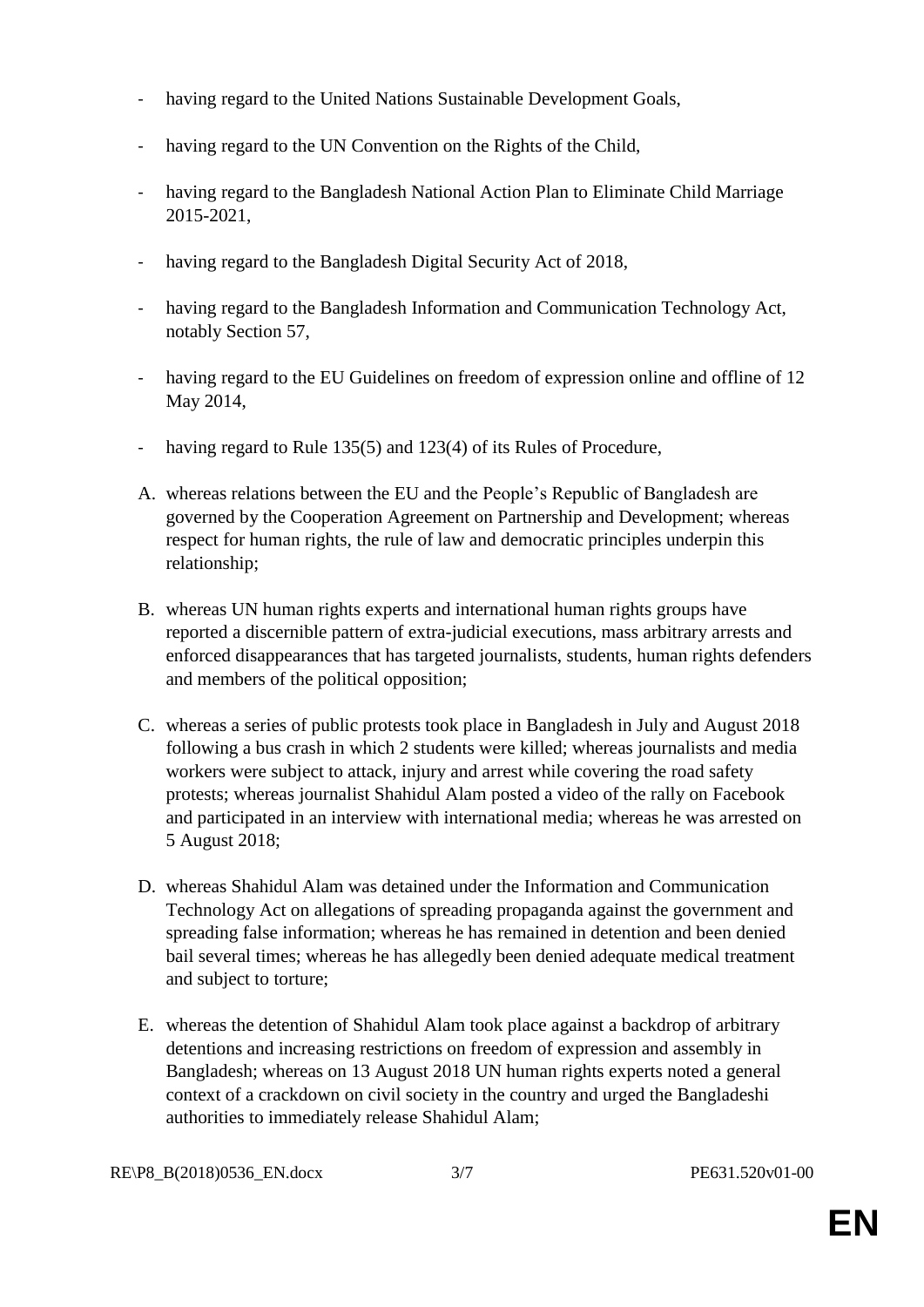- F. whereas opposition leader Khaleda Zia was found guilty of corruption and is currently serving a jail sentence; whereas opposition politicians and party officials allege charges brought against them are politically-motivated; whereas elections are due to be held in Bangladesh on 23 December 2018;
- G. whereas the Digital Security Act was adopted by the Bangladeshi Parliament in September 2018; whereas the European Union has expressed its concern that provisions in the Act unduly restrict freedom of expression and freedom of the media and undermine judicial procedural guarantees;
- H. whereas Bangladesh has the highest rate of child marriage in Asia and one of the highest in the world;
- I. whereas the European Union is the main trading partner of Bangladesh; whereas Bangladesh benefits from duty free access to the European Union market for all products except arms and ammunition through the Everything But Arms preferential scheme;
- J. whereas Bangladesh is due to graduate out of LDC status in 2024; whereas an acceleration of reforms in human rights and labour rights, including eradicating child labour, is needed in the intervening years; whereas concerns remain around provisions in the Bangladesh Labour Act and Draft Export Processing Zones Act;
- K. whereas in 2013, following the Rana Plaza disaster, the Accord on Fire and Building Safety in Bangladesh was signed between global apparel brands, retailers and trade unions; whereas to date less than half of factories covered by the Accord have completed adequate safety measures; whereas a lot of work remains to be done to implement the provisions of the Accord; whereas it was succeeded by a Transition Accord to apply for 3 years;
- L. Whereas the Accord needs to be supported and all parties allowed to smoothly continue their work– including beyond November 2018; whereas it is only when the Government of Bangladesh and its Remediation Coordination Cell has demonstrated in word and in practice that it has met the readiness conditions, that these types of Responsible Business Conduct initiatives may no longer be needed;
- 1. Expresses serious concern at the arrest, detention and alleged torture of Shahidul Alam; calls for his immediate release, for all charges against him to be dropped, for his rights to be fully upheld and for appropriate medical assistance to be immediately provided for him; further calls for the release of all activists, journalists and students arbitrarily detained in Bangladesh while exercising the right to freedom of association and expression; insists that all detainees must have adequate access to medical and legal assistance and are not subject to torture or cruel and degrading treatment;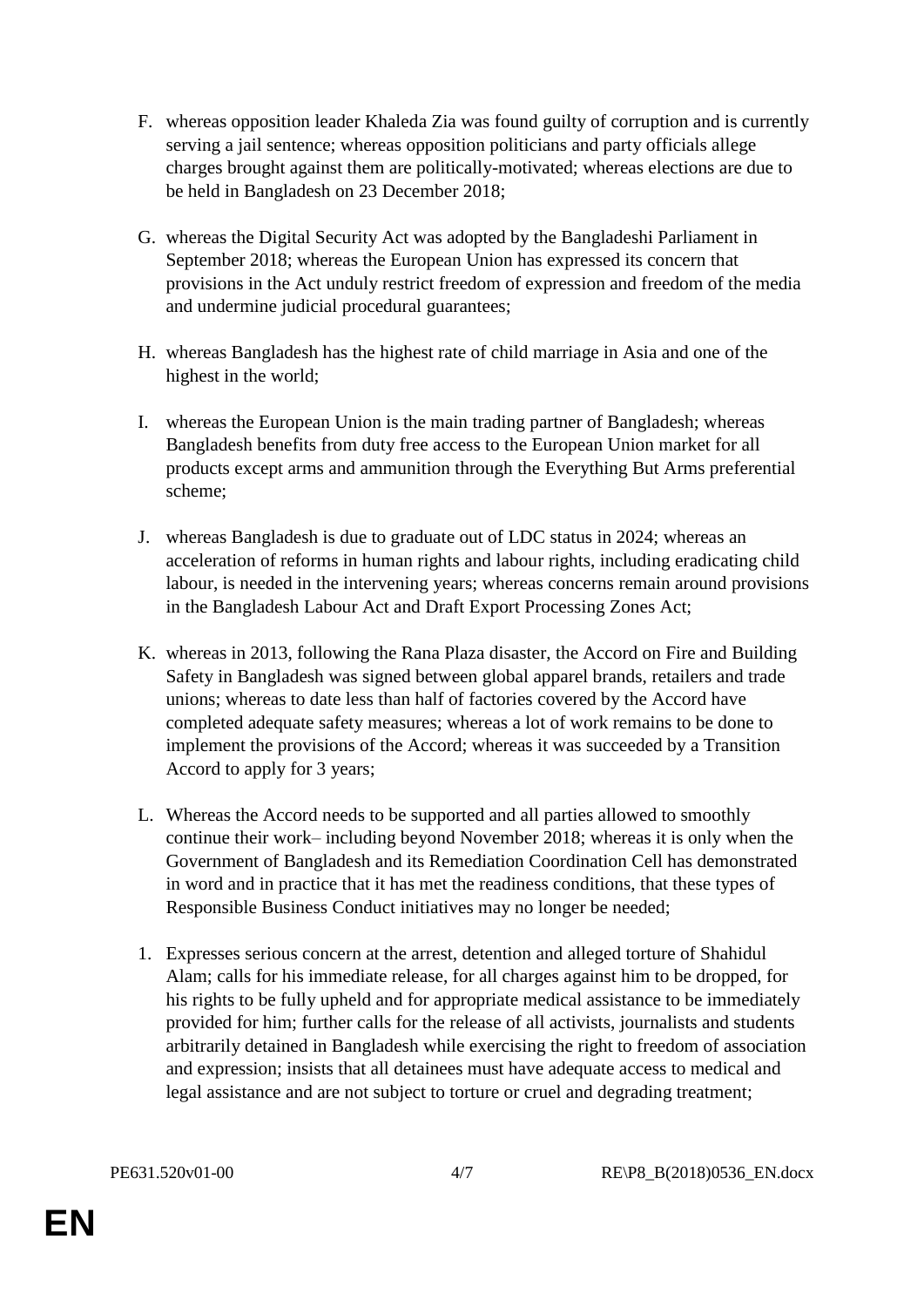- 2. Recalls Bangladesh's international human rights obligations; calls on the Bangladeshi authorities to launch an immediate and public investigation into the allegations of torture against Shahidul Alam and bring the perpetrators to justice;
- 3. Reiterates its full commitment to the rights to freedom of expression, freedom of association and due process; recalls that an independent press operating free from harassment and arbitrary detention is a fundamental element of a functioning democracy; is extremely concerned at the ongoing crackdown of civil society in Bangladesh;
- 4. Insists that the government of Bangladesh must ensure human rights defenders are able to operate without fear of harassment, intimidation or arbitrary arrest, and are able to carry out their legitimate human rights activities without fear of restrictions;
- 5. Calls on the government and parliament of Bangladesh to amend the Information and Communication Technology Act and the Digital Security Act to ensure they cannot be used to repress peaceful process or criminalise the legitimate exercise of freedom of expression, and to bring both pieces of legislation in line with the Bangladesh Constitution and international obligations;
- 6. Expresses concern, in particular in light of the 23rd December election, at the recently approved National Broadcast Act 2018, providing sentences of up to 3 years in prison for "going against the spirit" of the 1971 liberation war, or airing "misleading or false" information, to be used to further limit freedom of expression;
- 7. Urges all stakeholders to conduct transparent, credible, inclusive, transparent and peaceful elections; stresses the importance of an independent press and active civil society online and offline as part of this process; further urges the Government of Bangladesh to ensure all political parties are permitted to participate in the upcoming elections free from impediment;
- 8. Is alarmed at the prevalence of enforced disappearances in Bangladesh; reiterates calls from United Nations human rights experts for the Bangladeshi government to take immediate action to stop enforced disappearances, investigate all incidences of the crime and bring the perpetrators to justice;
- 9. Is deeply concerned by the rising numbers or arbitrary arrests and incommunicado detention and urges the Government of Bangladesh to take all necessary and reasonable measures to ensure that such persons are brought before a competent judicial authority and their detention brought in line with national law or released immediately;
- 10. Welcomes the legislative action taken by Bangladesh to tackle child marriage; notes however that progress remains slow and rates of early marriage remain alarmingly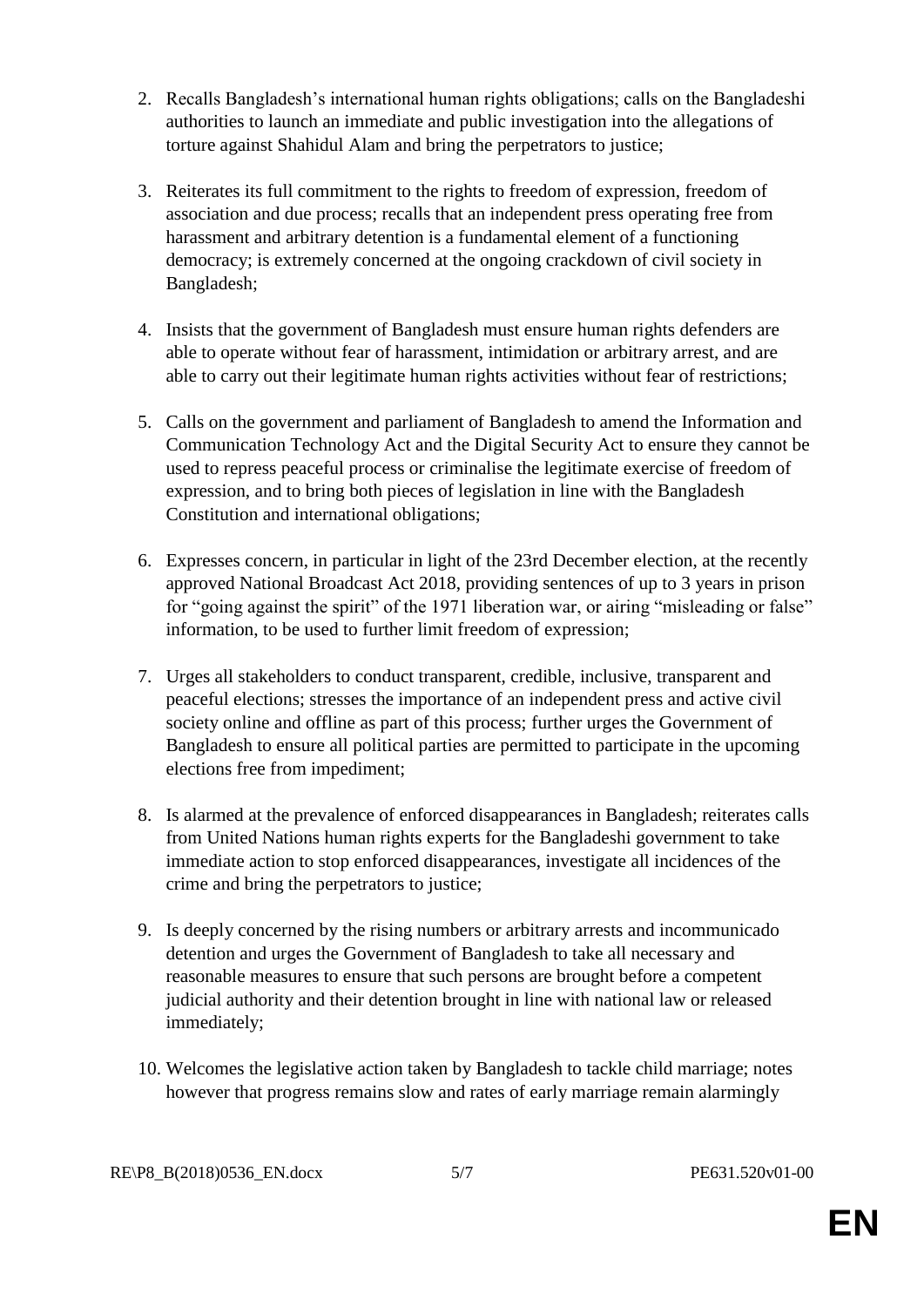high; urges Bangladesh to close the loopholes in the Marriage Act to ensure the minimum age for marriage for women is 18 in all circumstances;

- 11. Expresses serious concern at the annulment of the Transition Accord which is due to take effect on 30 November 2018; notes that the Remediation Coordination Cell does not yet have the capacity to monitor and enforce health and safety requirements, with serious implications for the safety and rights of factory workers; urges the Bangladesh government to immediately recognise and implement the Transition Accord; calls on the European Commission and EEAS to continue capacity-building work with the RCC;
- 12. Calls on the government of Bangladesh to enhance its readiness to take over all of the functions of the Accord based on the agreed readiness criteria in order to be able to fulfil the Accord's objectives of safety remediation and effective work through the Safety Committees; further calls upon donors to support the Government of Bangladesh to make this possible;
- 13. Calls on the Government of Bangladesh to take the necessary steps to effectively address all acts of anti-union discrimination, including acts of violence and intimidation; is concerned about the high number of rejections of union registrations, further calls on the Government of Bangladesh to ensure the registration of trade unions is considered an administrative matter;
- 14. Calls on the Government of Bangladesh to undertake legislative changes to the Bangladesh Labour Act and its implementing rules (notably to lower the membership threshold requirements for unionisation) to address all the comments made by the ILO Supervisory bodies and bring them in line with International Labour Standards (ILS) and to allow full freedom of association; further calls on the Government of Bangladesh to propose amendments to the draft EPZ law to provide a consistent regulatory environment in line with the BLA and to allow full freedom of association, thereby addressing the comments by the ILO supervisory mechanism and bringing legislation applicable to EPZs fully in line with ILS; calls upon the government of Bangladesh to ensure that progress made on investigations of unfair labour practices;
- 15. Calls on the Government of Bangladesh to make a formal submission to the Supreme Court, Appellate Division welcoming the continuation of the Accord operations for the full duration of the agreement; calls on the Government of Bangladesh to reference in their submission to the Supreme Court the Accord's commitment to transition its functions to the Government of Bangladesh as outlined in its Transition Plan and as discussed in the Transition Monitoring Committee;
- 16. Calls on the European Commission to use its influence with the Government of Bangladesh based on the Cooperation Agreement on Partnership and Development and to exercise its leverage as the main trading partner of Bangladesh, via the Everything but Arms trade preferences;